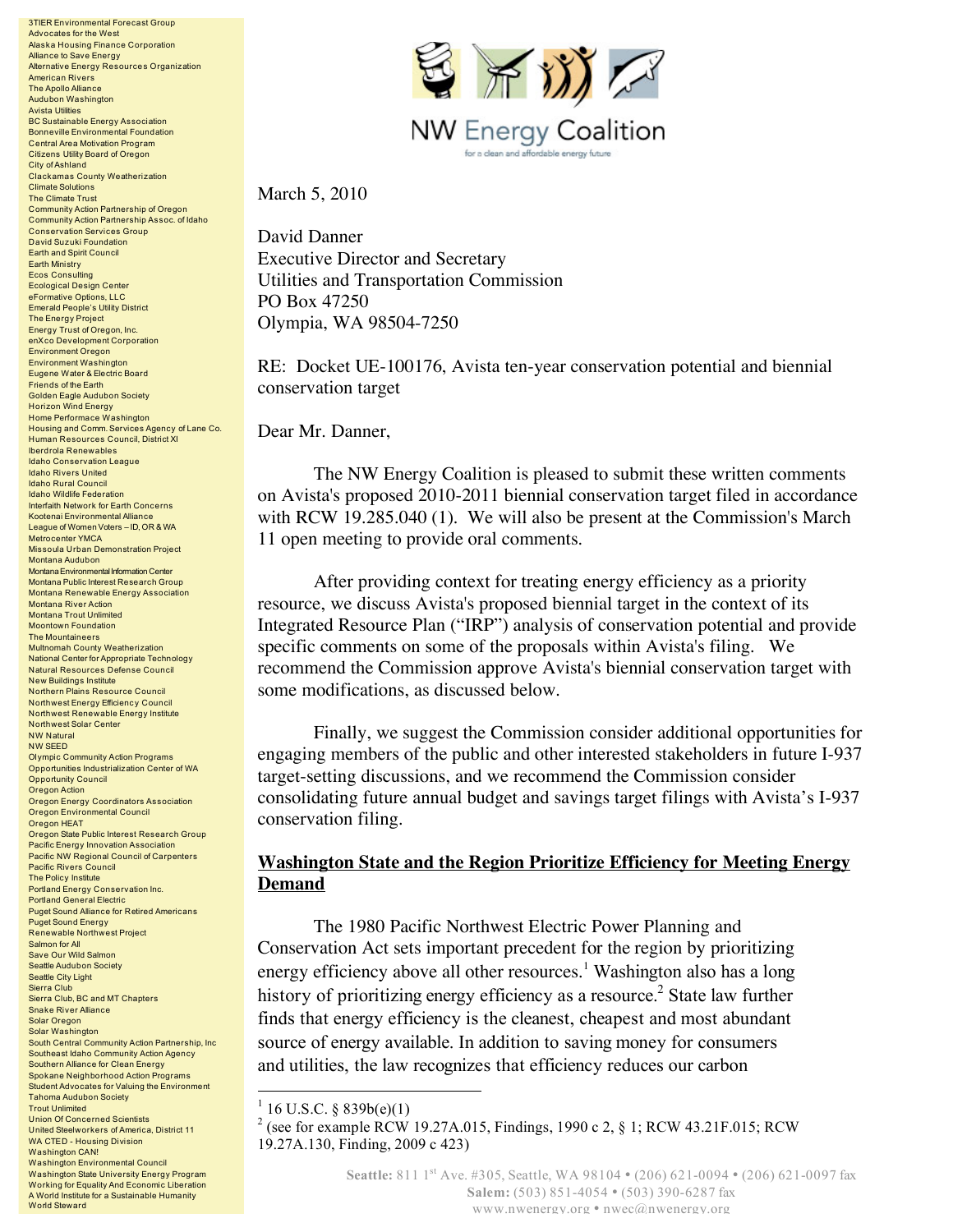footprint and protects electricity consumers in times of energy shortage. Pursuit of energy efficiency fosters retention and further development of the clean energy sector in Washington, including green jobs. 3

Washington law specifically directs all state agencies to foster efficient energy use. <sup>4</sup> Further,

…all state agencies are directed to employ their existing authorities and responsibilities to:

(a) Work with local organizations and energy companies to facilitate the development and implementation of workable renewable energy and energy efficiency projects;

(b) Actively promote policies that support energy efficiency and renewable energy development;

(c) Encourage utilities and customer groups to invest in new renewables and products and services that promote energy efficiency; and

(d) Assist in the development of stronger markets for renewables and products and services that promote energy efficiency. …5

The Legislature also recently provided policy direction to electric and natural gas utilities to pursue energy efficiency, to wit:

> It is the intent of the legislature that financial and technical assistance programs be expanded to direct municipal, state, and federal funds, as well as electric and natural gas utility funding toward greater achievement of energy efficiency improvements. To this end, the legislature establishes a policy goal of assisting in weatherizing twenty thousand homes and businesses in the state in each of the next five years. ...<sup>6</sup>

In 2006, the state's voters approved Initiative 937, which was codified into law as the Energy Independence  $Act^7$  ("Clean Energy Act"). The Clean Energy Act declares, as state policy, "*increasing energy conservation* and the use of appropriately sited renewable facilities builds on the strong foundation of low-cost hydroelectric generation in Washington state and will promote energy independence in the state and the Pacific Northwest region.<sup>38</sup> This declaration of state policy combined with the conservation acquisition standard established in RCW 19.285.040(1) confirm the important role that energy efficiency holds for Washington and for the region.

<sup>&</sup>lt;sup>3</sup> (see for example RCW 28B.20.298, § 1; RCW 19.27A.015, Findings, 1990 c 2, § 1; RCW 82.04.4493, Findings, Intent, 2008 c 284 § 1; RCW 80.04.250, Findings, 1991 c 122 § 1; RCW 70.260.010 Finding, Intent, 2009 c 379) <sup>4</sup> (see for example RCW 43.21F.010; RCW 39.35.010, Findings, c 214 § 14 (2); RCW 43.19.668)<br>
<sup>5</sup> RCW 28B.20.298 (2)<br>
<sup>6</sup> RCW 70.260.010 Finding, Intent, 2009 c 379 (2)<br>
<sup>7</sup> Chapter RCW 19.285 *et seq.*<br>
<sup>8</sup> RCW 19.285.02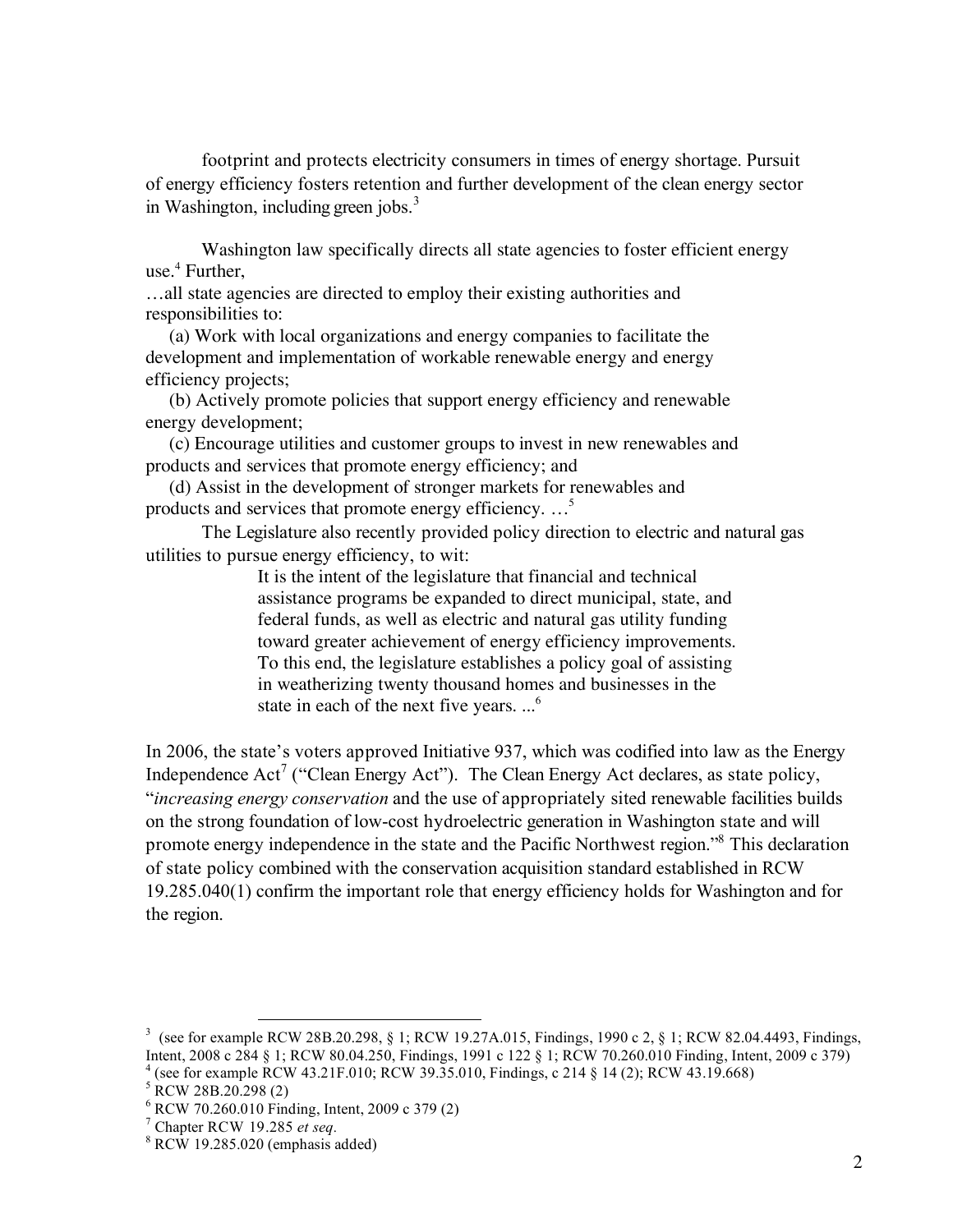# **The Commission Has Affirmed Energy Efficiency as a Priority Resource**

The Commission has repeatedly affirmed energy efficiency as a priority resource for meeting electric and natural gas demand:

- "... the Commission has independently treated conservation as a priority resource, and we reaffirm that policy in this order<sup>"9</sup>
- "... promoting energy conservation is a goal that [the Commission] strongly supports" $10$
- "It is difficult to overstate the importance of conservation measures, as reflected in these statutes and rules, and in our policies"<sup>11</sup>
- Conservation is one of our cornerstone missions. Consequently, we encourage and support efficiency programs as one of the key objectives in our ratemaking. We have long recognized that conservation is, under almost all circumstances, the least cost energy resource available to a utility and its ratepayers.<sup>12</sup>

# **Energy Efficiency Dominates the Northwest Power and Conservation Council's Sixth Plan**

The Northwest Power and Conservation Council adopted the region's Sixth Power Plan on February 10, 2010. The Plan emphasizes the essential role of conservation in meeting electricity demand, and as already recognized by this Commission, the fundamental point that achieving significant conservation will remain a critically important goal for utilities in this region, including Washington, into the indefinite future.<sup>13</sup>

The dominant new resource in the Sixth Power Plan resource strategy is improved efficiency of electricity use, or conservation. The attractiveness of improved efficiency is due to its relatively low cost and the absence of major sources of risk. Conservation costs half of alternative generating resources and lacks the risk associated with volatile fuel prices and potential carbon policies. It also has short lead time and is available in small increments both of which reduce risk. Therefore, improved efficiency reduces both the cost and risk of the resource strategy.<sup>14</sup>

It is important to note that sources of achievable potential savings in the Sixth Plan are about 50 percent higher than in the Council's Fifth Plan adopted in December 2004. The new assessment is higher because the Council identified new sources of savings in areas not addressed in the Fifth Plan and because savings potential has increased significantly in the residential sector due to technology improvements and in the industrial sector as a result of a more detailed conservation assessment. 15

<sup>&</sup>lt;sup>9</sup> Docket U-090222, Order 01, issued 9/14/09), para 18<br><sup>10</sup> UE-090134, UG-090135, & UG-060518 (consolidated), Order 10, issued 12/22/09, para 237<br><sup>11</sup> Id., para 239<br><sup>12</sup> Id., para 289.<br><sup>13</sup> Id., para 239.

<sup>&</sup>lt;sup>14</sup> Northwest Power and Conservation Council's  $6^{th}$  Power Plan, Pre-Publication Version 2-10-10, p. 10-4.

<sup>&</sup>lt;sup>15</sup> Id., p. 4-1. The Fifth Plan estimated achievable conservation at approximately 3,900 average megawatts at a cost up to \$120 per megawatt-hour, while the Sixth Plan estimates achievable conservation at 5,860 average megawatts at an equivalent levelized life-cycle cost.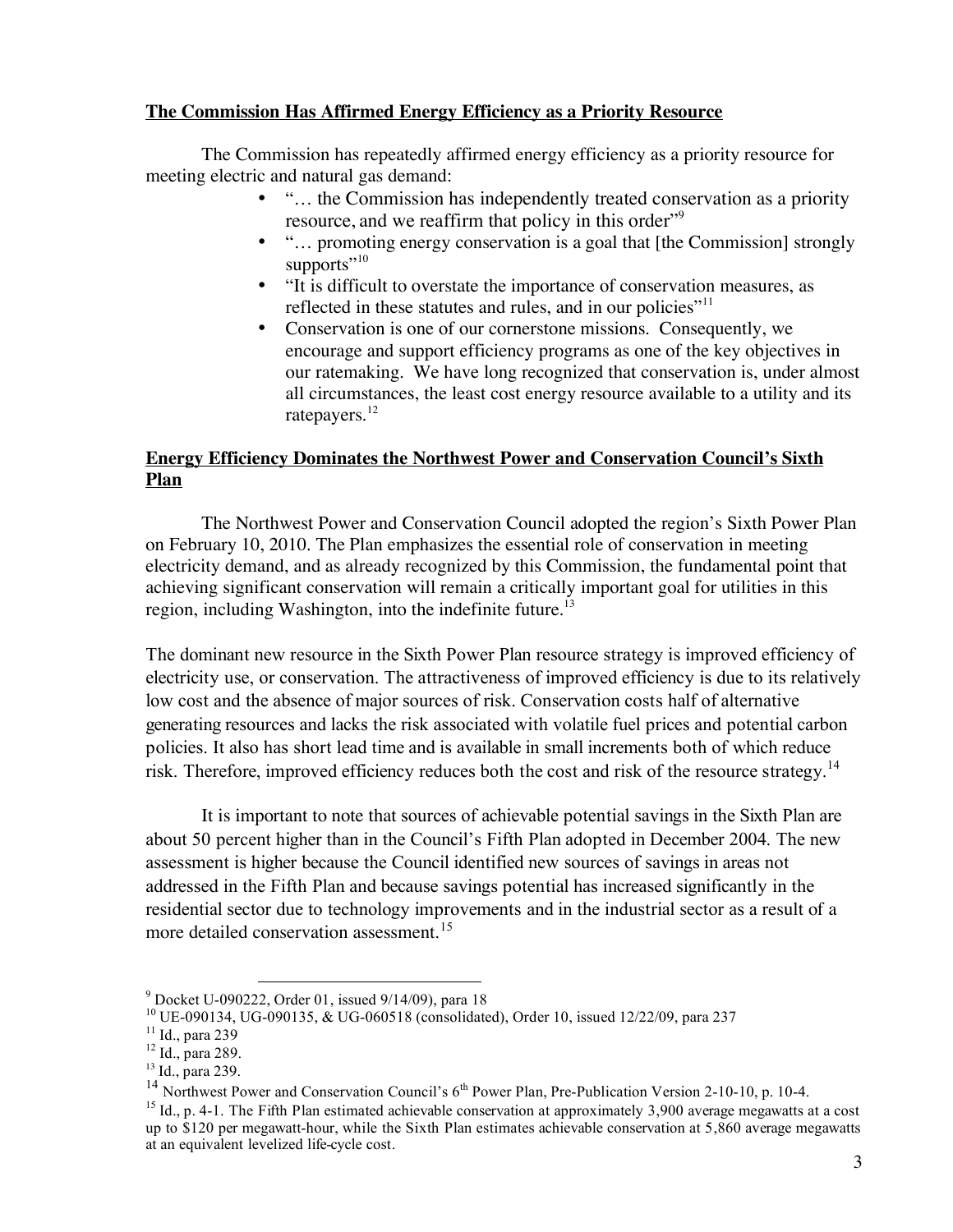#### **Avista's Filing Has Strengths and Weaknesses**

This section of our comments walks through the substantive sections of the Compliance Report filed in this Docket. In summary, we recommend the Commission approve Avista's biennial conservation target with some modifications, as discussed below. These modifications include:

- Use of consistent methods of calculating savings potential and expressing savings targets across all filings and reports.
- Count only savings from electric to natural gas conversions when the conversion installs high efficiency gas equipment.
- Eliminate the use of a cumulative target approach because it is unnecessary and confusing when targets are updated every two years.
- Ensure that replacement of distribution system equipment meets high efficiency standards rather than using an assumption that new equipment is automatically more efficient as per Avista's life-cycle analysis.

We support Avista's use of the Council methodologies and the calculator that uses the  $6<sup>th</sup>$  Plan as its basis.

> The purpose of this calculator is to provide utilities with a simple means to compute "their share" of the Northwest Power and Conservation Council 6th Plan's regional conservation target. This calculator is intended to provide utilities with an "approximation" of the level of conservation they should target in order to be consistent with the Council's regional goals. The Council does not formally assign individual utility targets in its planning process. Individual utility conservation goals are best established through utility integrated resource planning processes which can better account for local conditions and legal requirements. Nevertheless, the results of this calculator can be used as rough guidance for utility conservation program planning until such time as a utility completes its own integrated resource plan or other similar process.<sup>16</sup>

We note that Power Council staff sent the Commission, each of the utilities and a number of stakeholders a copy of the draft conservation calculator updated to the 6th Plan in September, 2009.<sup>17</sup> Avista began referencing the Option #1 calculator using the draft 6th Plan data after that point in time. It is appropriate for Avista to build from the 6th Plan, the most current analysis of efficiency opportunities available, particularly since Avista's 2009 IRP energy efficiency projections did not have the benefit of an updated efficiency resource assessment or the Company's Business Plan (which was filed in this Docket).

While the Commission rules allow each utility to express their conservation target using a range of savings, we believe that Avista's choice of using a single point target is consistent with the way Avista has been setting its conservation targets in years past. The proposed biennial conservation target of 128,603 MWh is just under 15 percent of the ten-year target of  $873,302$  MWh.<sup>18</sup> While the Commission rules give each utility some flexibility in the

<sup>&</sup>lt;sup>16</sup> Introduction, Northwest Power and Conservation Council's Sixth Plan Conservation Target Calculator, last revised 1/14/2010. <sup>17</sup> UE-100176, Attachment A, 1/29/10, page 65, Email from Tom Eckman, Sept. 8, 2009.

<sup>18</sup> UE-091983, Compliance Report of Avista, January 29, 2010, page 11.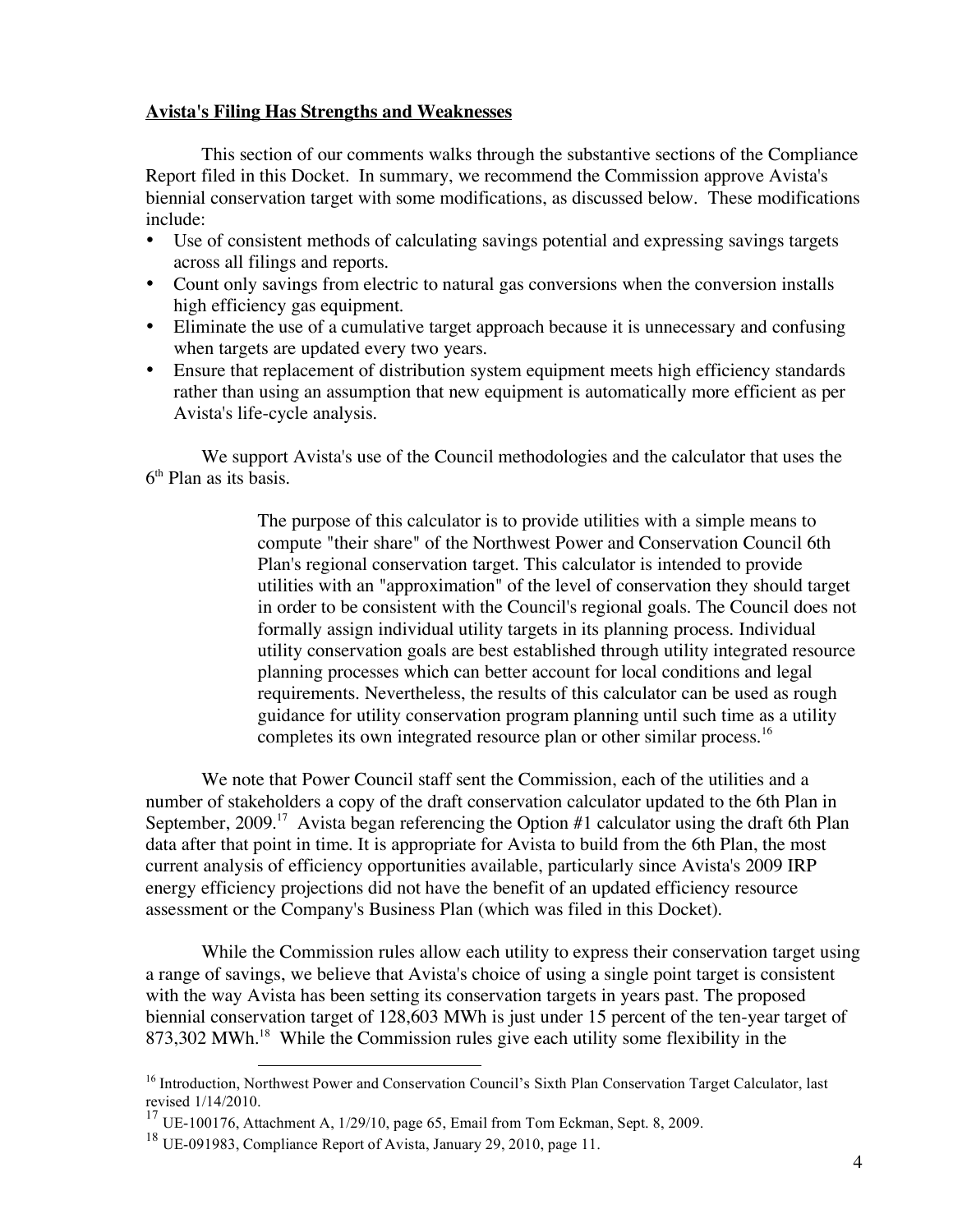interpretation of the Clean Energy Act conservation acquisition obligation of a "…pro rata share for that two-year period of its cost-effective conservation potential for the subsequent tenyear period," it is important to recognize that larger biennial targets may be needed in future years to ensure all cost-effective savings are acquired.<sup>19</sup>

The Compliance Report makes a point of showing that the I-937 biennial target, using the 6th Plan Option  $#1$ , is in excess of the 2009 Avista IRP.<sup>20</sup> We point out that these numbers are comparing apples and oranges because the 6th Plan calculator includes some distribution efficiency savings and the IRP savings numbers do not. The following data illustrates this point:

#### **Avista 2009 Electric Integrated Resource Plan, August 31, 2009, page 3-10.**

Total  $2010 = 10.4$  aMW (WA,ID, NEEA, no distribution ee) Total  $2011 = 10.7$  aMW (WA, ID, NEEA, no distribution ee)

WA only 2010 - assume WA 70% of total savings (as per Avista)

WA only  $2010 = 7.28$  aMW (includes NEEA, no distribution ee) WA only  $2011 = 7.49$  aMW (includes NEEA, no distribution ee)

## **6th Plan Calculator Option #1**

WA only  $2010 = 6.85$  aMW (includes NEEA and distribution ee) WA only  $2011 = 7.53$  aMW (includes NEEA and distribution ee)

## **Avista Business Plan - January 31, 2010, page 7**

WA only 2010 - 6.99 aMW (the Business Plan says "This target is based upon the Council's 6th Plan augmented with 1,285,000 kWh's of estimated direct-use (electric to gas) fuel-efficiencies.") It is not clear if the fuel conversion savings are already included in the target number listed in the Business Plan.

Electric to natural gas conversions are not explicitly included in the definition of conservation in RCW 19.285.030 (4), nor is the Power Council allowed to analyze the electric system benefits of conversion to natural gas. That said, conversion from direct use of electricity to direct use of natural gas is supported in the Energy Independence  $Act^{21}$  if the reduction in electric usage is directly related to implementation of high efficiency cogeneration. Avista is proposing to include conversion from electric to gas across all its sectors, including residential; therefore it is appropriate that Avista increases its conservation target, beyond the outcome identified by the Option #1 calculator, to include these measures. We support Avista's approach that breaks out conversion as an additional resource on top of its Option #1 calculation. We recommend that savings from conversion only apply to the savings target if

<sup>19</sup> RCW 19.285.040 (b); WAC 480-109-007(14)

<sup>20</sup> UE-091983, Compliance Report of Avista, January 29, 2010, pages 9-10.

 $^{21}$  RCW 19.285.040(c).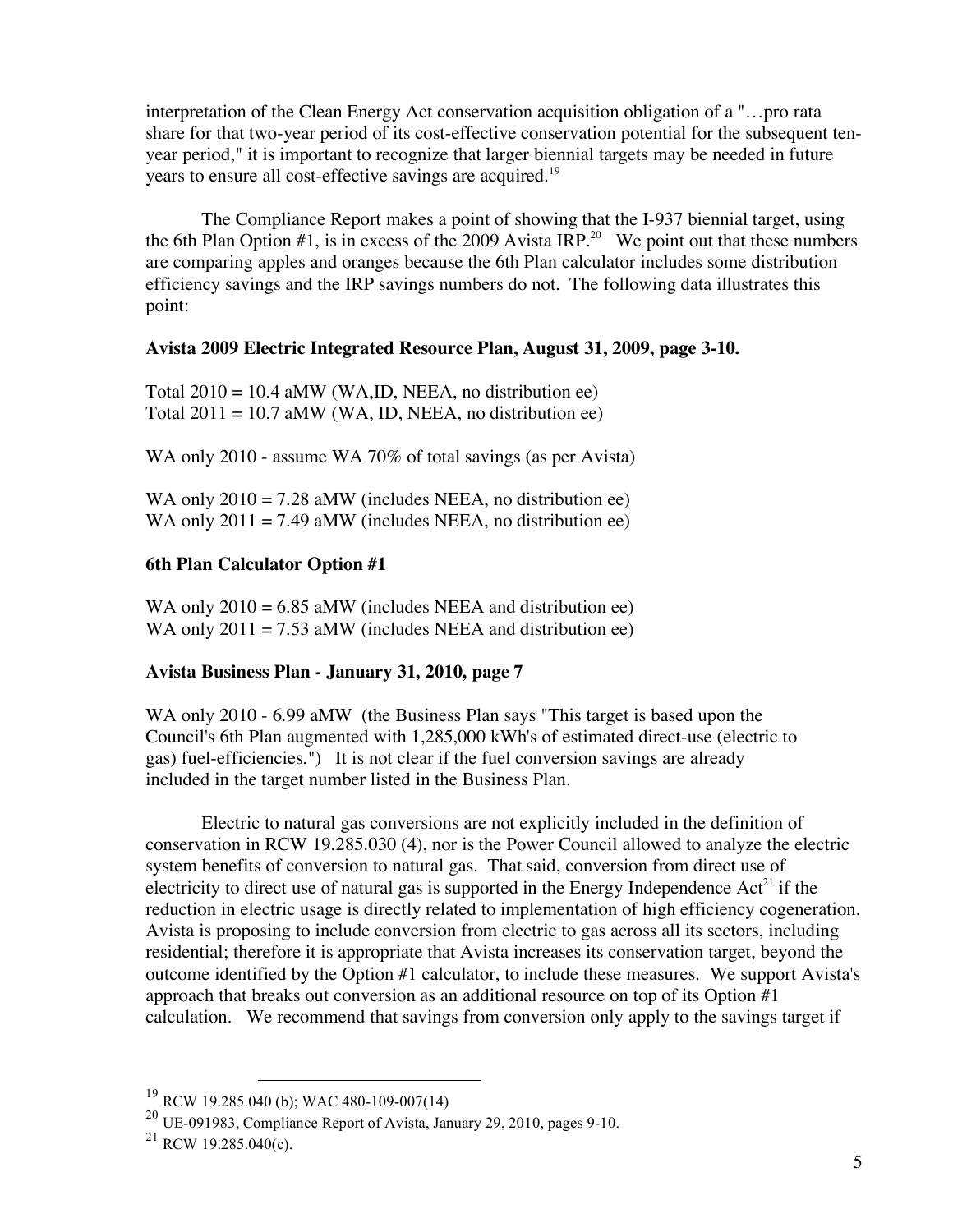high efficiency natural gas replacement units are installed. This type of requirement is similar to the high efficiency requirement of the cogeneration provision in the law.<sup>22</sup>

On page 12 of its Compliance Report, Avista states:

"For this first compliance period, Avista is electing to establish a target based upon a single acquisition target rather than a range of target acquisition. It is also our intent to treat the acquisition target in the 2nd (2012-2013) compliance period and beyond as a cumulative target. The cumulative 2010-2013 acquisition target applied to the second (2012-2013) I-937 compliance period would include all acquisition achieved in 2010-2011 or acquisition for which penalties, if any, have been paid during that period."

Avista's December 31, 2009 ten-year potential document also addresses this issue.<sup>23</sup> This document goes on to explain that this approach prevents the Company from limiting acquisition in excess of the compliance target to preserve potential in subsequent compliance periods.<sup>24</sup> It is not clear why such a cumulative approach would be necessary because the law requires each qualifying utility to review and update its ten-year potential assessment every two years and subsequently identify its new biennial target.<sup>25</sup> Those updates will account for acquired savings as well as new opportunities. The utility and its customers will benefit in cost and risk reductions from conservation savings acquired in excess of its target. We do not support this type of cumulative target approach because it appears unnecessary and confusing given the two-year updates to the biennial and ten-year conservation targets.

We applaud Avista's commitment to fully explore efficiency gains in its distribution system. For decades the region has pushed electric and natural gas customers to use energy more efficiently and to conserve resources, yet similar focus of purpose has not been applied to the utility side of the meter in both distribution and generation systems and facilities. While we fully support acquisition of these savings it is important to keep the scale of identified savings in perspective. In a preliminary memo to the Triple E Board in November 2009, the Company says that distribution system efficiencies are a significant component of the 6th Plan.<sup>26</sup> A review of the 6th Plan Conservation Supply Assumptions chapter shows that region-wide approximately 400 aMW of savings are available specifically for voltage reduction measures.<sup>27</sup> Using the Council's conservation calculator Option #2, Avista's share for the 2010-2011 biennium is less than half an average MW. We point this out not to diminish in any way Avista's commitment to acquire this resource or to expand to include other measures but to make sure that the investment dollars toward acquisition are focused on the sectors with the greatest opportunity.

<sup>22</sup> Id.

<sup>23</sup> Projected "Cumulative Ten-Year Electric Conservation Potential", December 31, 2009. <sup>24</sup> Id., page 4.

<sup>&</sup>lt;sup>25</sup> RCW 19.285.040(1)(a) & (b)

<sup>26</sup> Docket UE-100176, Attachment A, 1-29-2010, page 77.

<sup>&</sup>lt;sup>27</sup> Northwest Power and Conservation Council's  $6^{th}$  Power Plan, Pre-Publication Version 2-10-10, p. 4-12-13.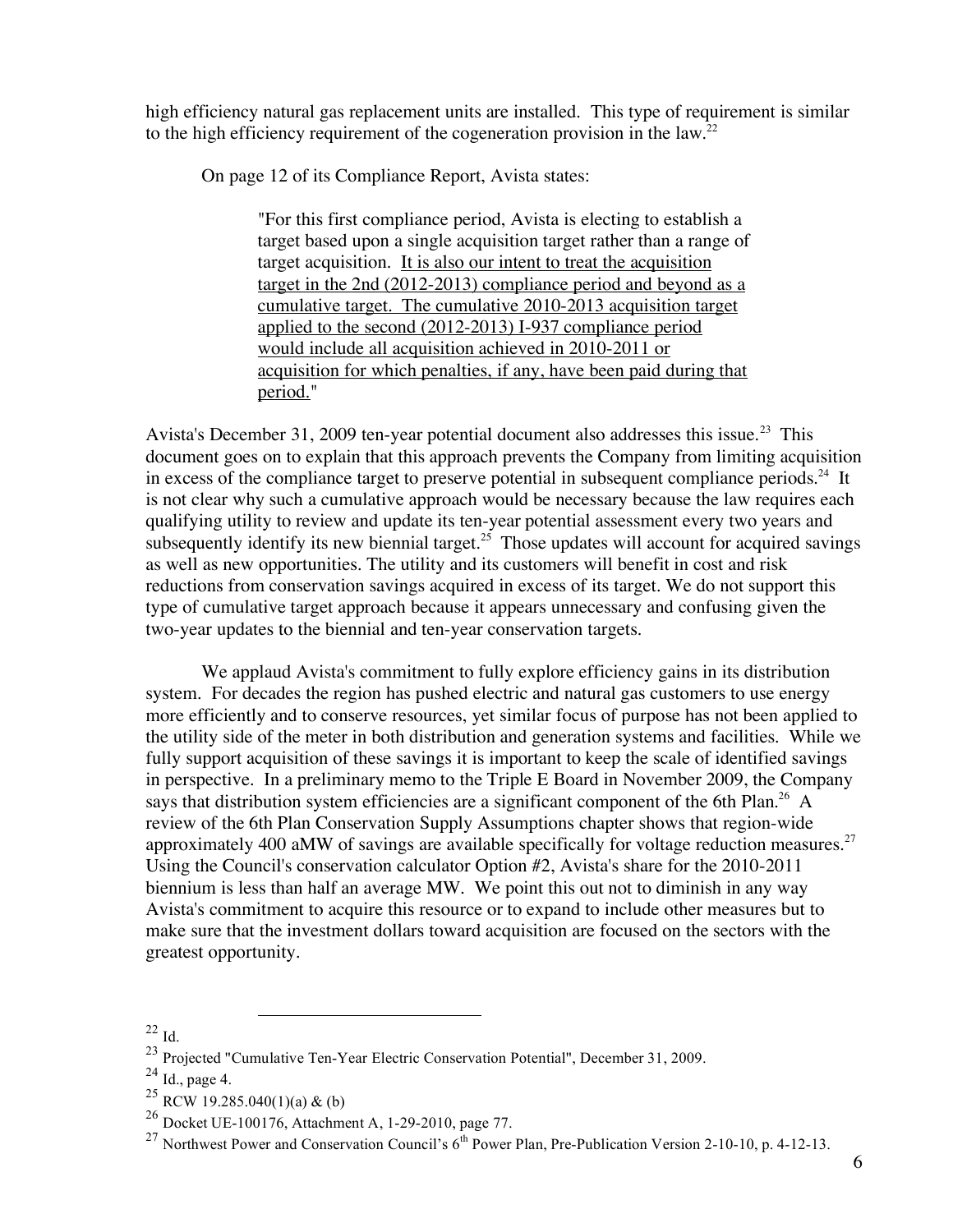In addition, the Compliance Report references life-cycle cost modeling for the distribution system investments.<sup>28</sup> This is an appropriate approach and should be utilized. As part of this section, Avista states that it will count savings from the normal business replacement of old distribution equipment with new equipment. It is true that new equipment is generally more efficient than older models, however, we expect the same counting of savings approach applied to end-use savings to apply to distribution savings. For example, Avista does not provide a rebate or incentive for just any new appliance and/or equipment regardless of efficiency. A new clothes washer is likely to be more efficient than the washer it is replacing, yet only a new high efficiency washer that meets certain efficiency criteria is offered a rebate ant thus counted as savings by the Company. Another widely recognized example is televisions - many models of new TVs are significant energy consumers and would not meet high efficiency standards. The distribution efficiency approach put forward by the Company seems inconsistent with this principle.

Attachment B of Avista's filing is a copy of Avista's 2010 DSM Business Plan, dated January 18, 2010. We appreciate Avista's commitment to the high level of detail provided in the Business Plan. That said, the Business Plan is 208 pages and the Coalition has not had the time to review this document. In this filing, we recommend the Commission focus on approval or rejection of Avista's proposed biennial target and make no decision at this time regarding the Business Plan.

Avista's filing contains specific details on its enhanced Evaluation, Measurement and Verification (EM&V) protocol. As energy efficiency resources become a larger part of utility resource portfolios and the investment of funds to acquire those resources become more significant, it is crucial that utilities develop and use common, or at least consistent, protocols to evaluate, measure, verify and report savings and costs of demand-side management (DSM) program delivery. Given this, we support Avista's enhanced focus to help ensure the costeffective delivery of this resource and increase the credibility of conservation savings for reducing loads. Yet we are not prepared to offer full comments on the EM&V protocols included in this Docket as we have not had a chance to fully analyze and review them. In our cursory review we noticed that the Impact Analysis does not include customer bill analysis and the Process Analysis does not look at participation rates. We would like the opportunity to provide further comment on these protocols and look to other resources for expertise and guidance<sup>29</sup>. Again, we recommend the Commission focus on approval or rejection of Avista's proposed biennial target and make no decision at this time regarding the EM&V protocol. These issues will be fully discussed in the recently announced Avista Collaborative, the first meeting is scheduled for March 10.

### **Stakeholder Involvement and Timing of Conservation Filings May Require Additional Direction from the Commission**

The Commission rules emphasize, "Participation by the commission staff and the public in the development of the ten-year conservation potential and the two-year conservation target is essential."<sup>30</sup> Avista utilized its IRP TAC and Triple E Board for feedback during the

<sup>&</sup>lt;sup>28</sup> Docket UE-091983, Compliance Reporting of Avista Corporation, page 15.<br><sup>29</sup> Northeast Energy Efficiency Partnership's EM&V Forum - http://neep.org/emv-forum/about-emv-forum. <sup>30</sup> WAC 480-109-010(3)(a)